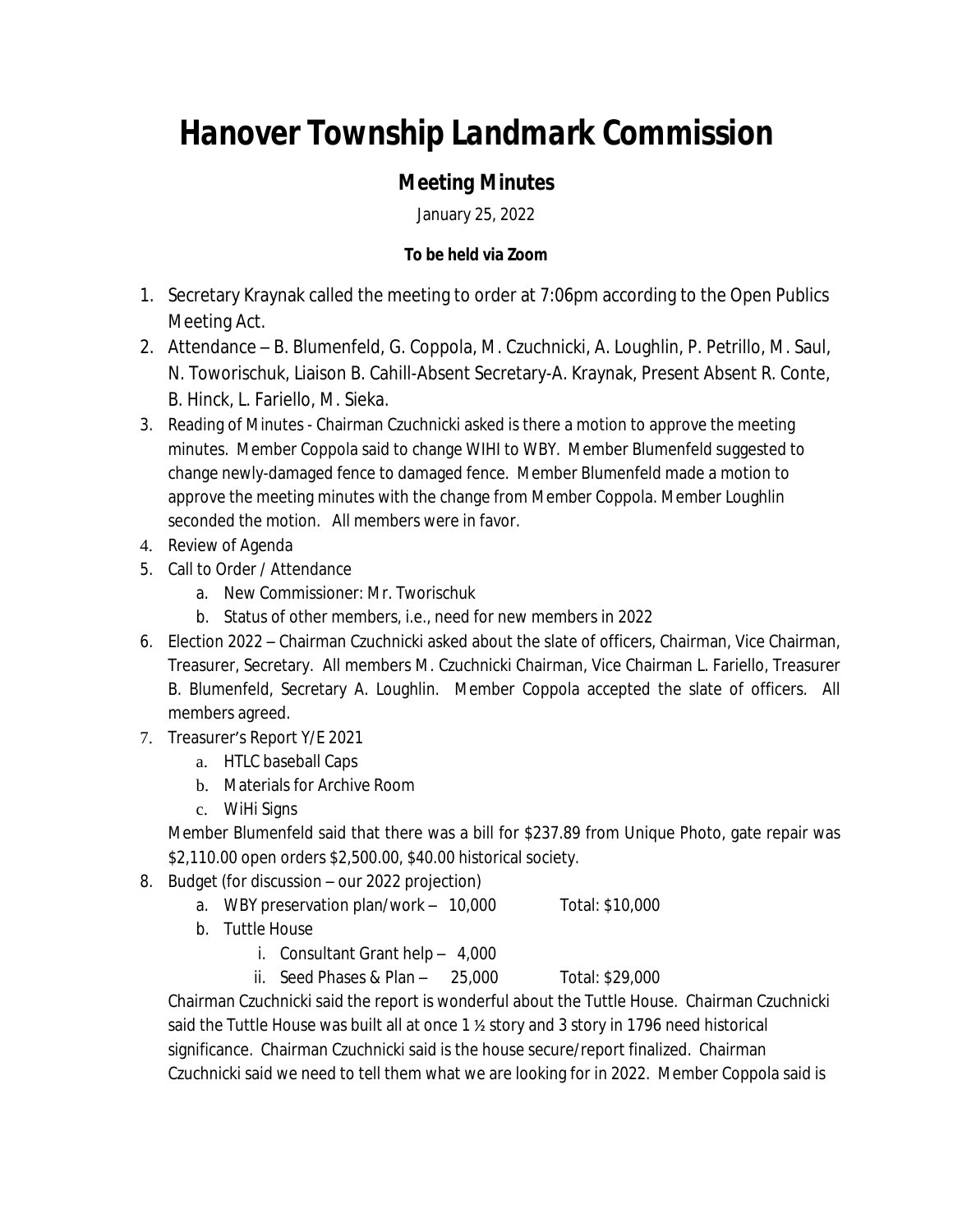the Tuttle House stable. Chairman Czuchnicki said Theresa is the keep of questions from the Spada family.

c. Landmark

| i. Events $-$                | 3,000 |  |
|------------------------------|-------|--|
| ii. Printing $-$             | 2,000 |  |
| iii. Website-                | 1,000 |  |
| iv. Signs $-$                | 1,000 |  |
| v. Postage & Supplies        | 500   |  |
| vi. Archive Room Materials - | 500   |  |
| vii. Dues & Subscriptions -  | 250   |  |
|                              |       |  |

- viii. Miscellaneous 1,000 Total: \$9,250
- 9. Initiatives:
	- a. Tuttle / Spada House
		- i. Report: Consultant Report Meeting 12/2/2021 / Report update
		- ii. Financing / Grants
		- iii. Conversion to Museum / Architecture Phases & Plans (Next Consultant Report)
			- 1. Status of House Winterizing/Security/Repairs
			- 2. Foundation repairs
			- 3. Sill Plate Repairs
			- 4. Floor reinforcements
			- 5. Paint removal/repainting
			- 6. Removal of side, chain link Fence  $\rightarrow$  WBY
			- 7. Removal of Side Hedge
			- 8. Circular Driveway
			- 9. Guard Rail in front of house & WBY
		- iv. Dialogue with Spada Family
	- b. "Whippany Historic (WiHi)"
		- i. Coordinate with Organizations: EDAC, RR Museum, etc.
		- ii. Proclamation, Tuttle House, and HHA need advertising,
		- iii. Signage
			- 1. Routes 287, 80, 46, 24, and 10 signs F/U with Mr. Giorgio
			- 2. Within Township (10 signs being ordered). Member Loughlin has the 10 signs and where to put the signs. Member Tworischuk suggested to meet with EDAC about the signs.
		- iv. Status of the Historic Element of HT Town Plan
		- v. Financing / Grants (monies should be available)
	- c. Burying Yard:
		- i. Status: Repairs to the gate Chairman Czuchnicki said doesn't know if the gates finished or repair find out from Member Fariello.
		- ii. Status: Entrance Lane Construction
		- iii. Plan for new Stone preservation -Member Czuchnicki that Member Fariello suggested new plane stones.